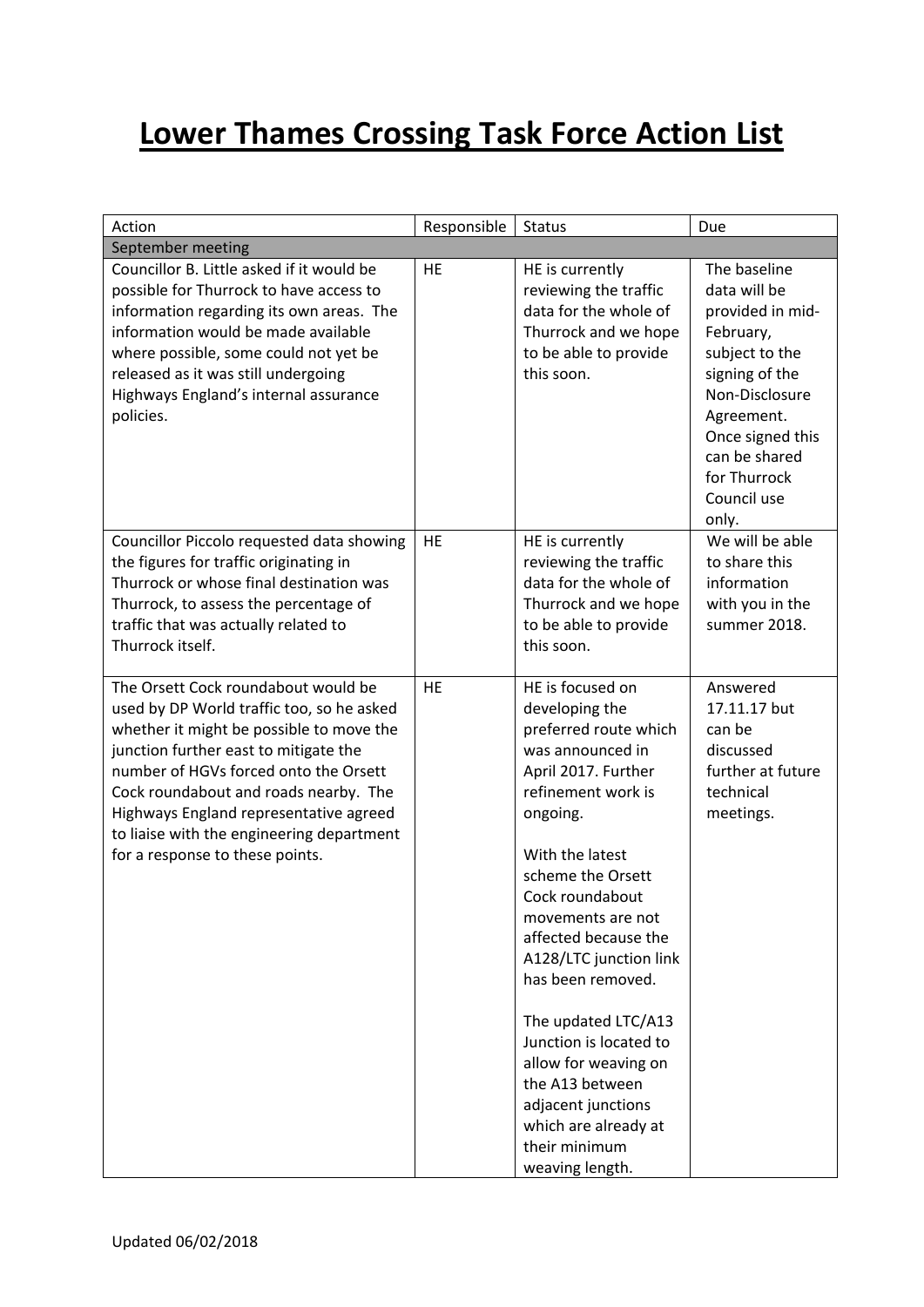| <b>October Meeting</b>                                                                                                                                                                                                                                                                                                                                                                                                                                                                                                                                                                                                       |    |                                                                                                                                                                                                                                                                                                                                                                                                   |                                                                                                                                                                                                                                                                                                                                 |
|------------------------------------------------------------------------------------------------------------------------------------------------------------------------------------------------------------------------------------------------------------------------------------------------------------------------------------------------------------------------------------------------------------------------------------------------------------------------------------------------------------------------------------------------------------------------------------------------------------------------------|----|---------------------------------------------------------------------------------------------------------------------------------------------------------------------------------------------------------------------------------------------------------------------------------------------------------------------------------------------------------------------------------------------------|---------------------------------------------------------------------------------------------------------------------------------------------------------------------------------------------------------------------------------------------------------------------------------------------------------------------------------|
| Updated Survey data                                                                                                                                                                                                                                                                                                                                                                                                                                                                                                                                                                                                          | HE | The baseline surveys<br>are ongoing and<br>commenced in<br>August. Once the<br>traffic model is<br>available the relevant<br>air quality assessment<br>and modelling will be<br>undertaken, which we<br>will then share.                                                                                                                                                                          | The collection<br>of the air<br>quality data is<br>due to conclude<br>in August 2018,<br>with a further<br>few months<br>required for<br>laboratory<br>analysis and<br>data processing<br>(bias<br>adjustment).<br>Once this<br>process is<br>complete<br>(anticipated for<br>Autumn 2018)<br>the information<br>can be shared. |
| The Vice-Chair asked for clarification<br>around the scheme design, such as the<br>possibility of 'cut and cover' or tunnels.<br>He felt the proposal to have sections of<br>the route elevated to 5-8m would hardly<br>be conducive to minimise the impact on<br>residents. He also noted ambiguity as to<br>whether there would be four or six lanes<br>and requested that Highways England<br>confirm these details. The<br>representatives present were responsible<br>for surveys and the EIA Scoping Report<br>therefore did not have the requested<br>information but it would be fed back<br>outside of the meeting. | HE | The LTC scheme is still<br>under development<br>and the vertical profile<br>is being reviewed to<br>mitigate any potential<br>local impact.<br>Under the current<br>scheme it will be dual<br>3 from the A2 up to<br>the A13 junction; and<br>dual 2 from the A13 to<br>the M25. However,<br>we are still reviewing<br>the latest traffic<br>model figures which<br>will need to be<br>validated. | A range of<br>mitigation<br>measures, e.g.<br>local network<br>Public Rights of<br>Way<br>connectivity, to<br>be discussed at<br>forthcoming<br>technical<br>meetings. Some<br>measures are<br>dependent on<br>noise and air<br>quality<br>assessments.                                                                         |
| Link to documents outlining decision<br>process                                                                                                                                                                                                                                                                                                                                                                                                                                                                                                                                                                              | HE | completed                                                                                                                                                                                                                                                                                                                                                                                         | Shared<br>30.10.17.                                                                                                                                                                                                                                                                                                             |
| The Thames Crossing Action Group<br>Representative requested data from<br>Highways England as to the expected<br>difference in air quality impact between<br>route 3 and the A14 route.                                                                                                                                                                                                                                                                                                                                                                                                                                      | HE | Assessments would<br>have been undertaken<br>for the routes that<br>were shortlisted,<br>including route 3.<br>However, the A14 was<br>discounted at an early                                                                                                                                                                                                                                     | Answered<br>17.11.17.                                                                                                                                                                                                                                                                                                           |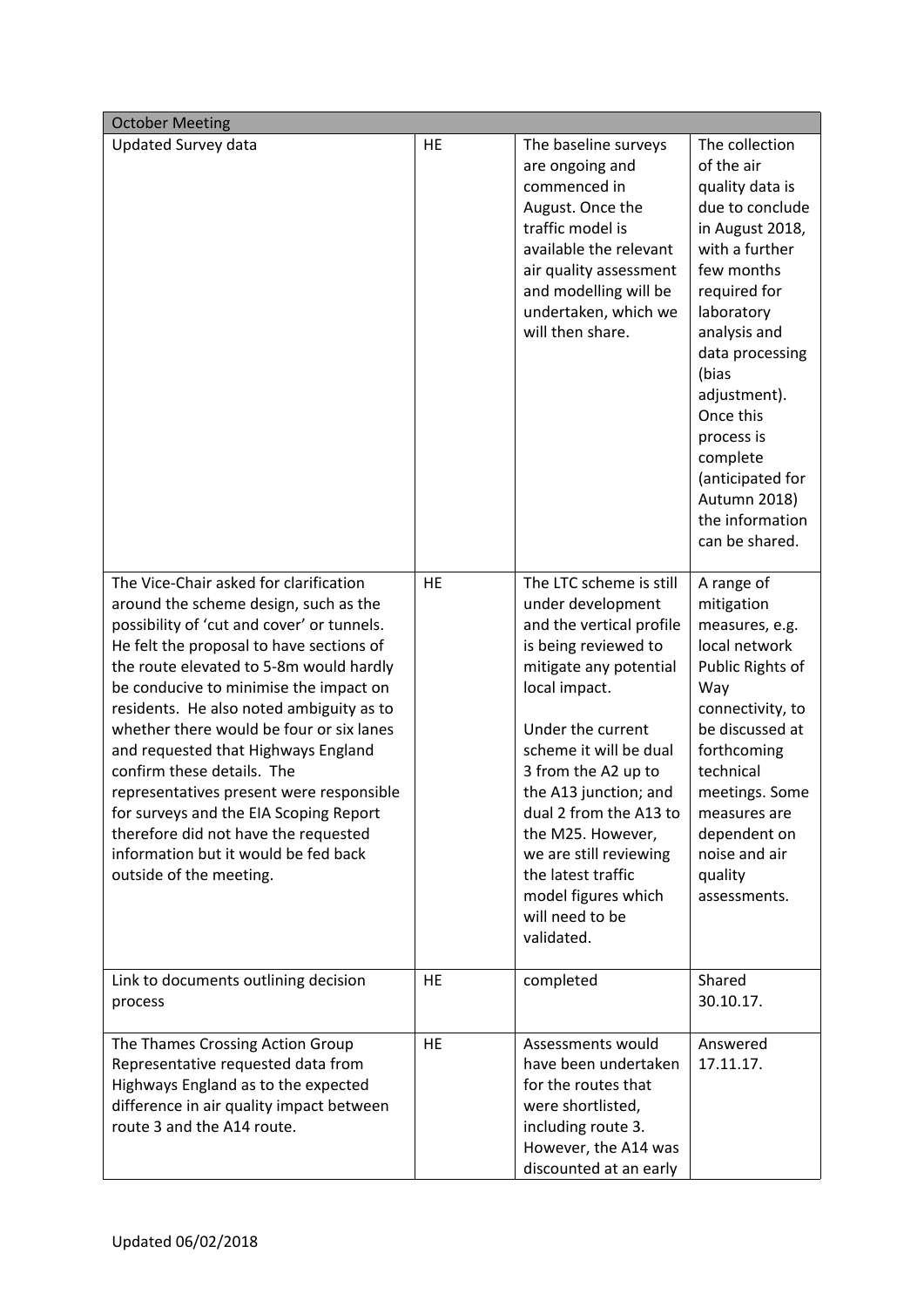|                                                                                                                                                                                                                                                                                                                                                                                             |    | stage as it "performs<br>poorly against the<br>traffic and economic<br>scheme objectives".<br>Further information<br>will be provided next<br>week.                                                                                                                                                                                                              |                                                                                                                                                                                                 |
|---------------------------------------------------------------------------------------------------------------------------------------------------------------------------------------------------------------------------------------------------------------------------------------------------------------------------------------------------------------------------------------------|----|------------------------------------------------------------------------------------------------------------------------------------------------------------------------------------------------------------------------------------------------------------------------------------------------------------------------------------------------------------------|-------------------------------------------------------------------------------------------------------------------------------------------------------------------------------------------------|
| The Vice-Chair wished to ask Highways<br>England whether the route would need to<br>go by Chadwell-St-Mary if there were a<br>roundabout at Tilbury, as this would serve<br>the docks. He reiterated that the Council<br>opposed the proposed crossing, but<br>stressed that these questions would need<br>to be asked if the proposal were approved                                        | HE | HE is focused on<br>developing the<br>preferred route which<br>was announced in<br>April 2017.<br>The LTC route will<br>bypass Chadwell St-<br>Mary to the north and<br>there will be a<br>separate link road and<br>junction to Tilbury to<br>the south of Chadwell<br>St-Mary. This will<br>result in fewer HGVs<br>using the A1089 and<br>reduce the traffic. | Answered<br>17.11.17.                                                                                                                                                                           |
| The Thames Crossing Action Group<br>representative requested the Task Force<br>be shown a virtual reality model of the<br>proposed route; which had been<br>presented to other parties.                                                                                                                                                                                                     | HE | The visualisation<br>shown at SAP is<br>outdated as the<br>project has<br>developed. However,<br>we have an updated<br>visualisation which we<br>plan to share at the<br>next Task Force<br>meeting.                                                                                                                                                             | Information<br>shared at a<br>recent business<br>event is<br>available on the<br>LTC website. In<br>addition, a<br>visualisation is<br>due to be<br>shared at the<br>Task Force of<br>19.02.18. |
| He also requested full details regarding<br>monies for remedial works on the current<br>crossing to offer better scope on its usage.<br>The Assistant Director of Highways &<br>Transportation clarified that those funds<br>would be the responsibility of a separate<br>division of Highways England than the<br>Lower Thames Crossing team however an<br>update could still be obtained. | HE | Highways England's<br><b>Dartford Crossing</b><br>operations team is<br>currently looking how<br>best to invest the<br>extra £10m the SoS<br>announced is being<br>made available to<br>invest in short term<br>improvements at and<br>around the Dartford<br>Crossing. Similarly, the<br>same team is working                                                   | Answered<br>17.11.17.                                                                                                                                                                           |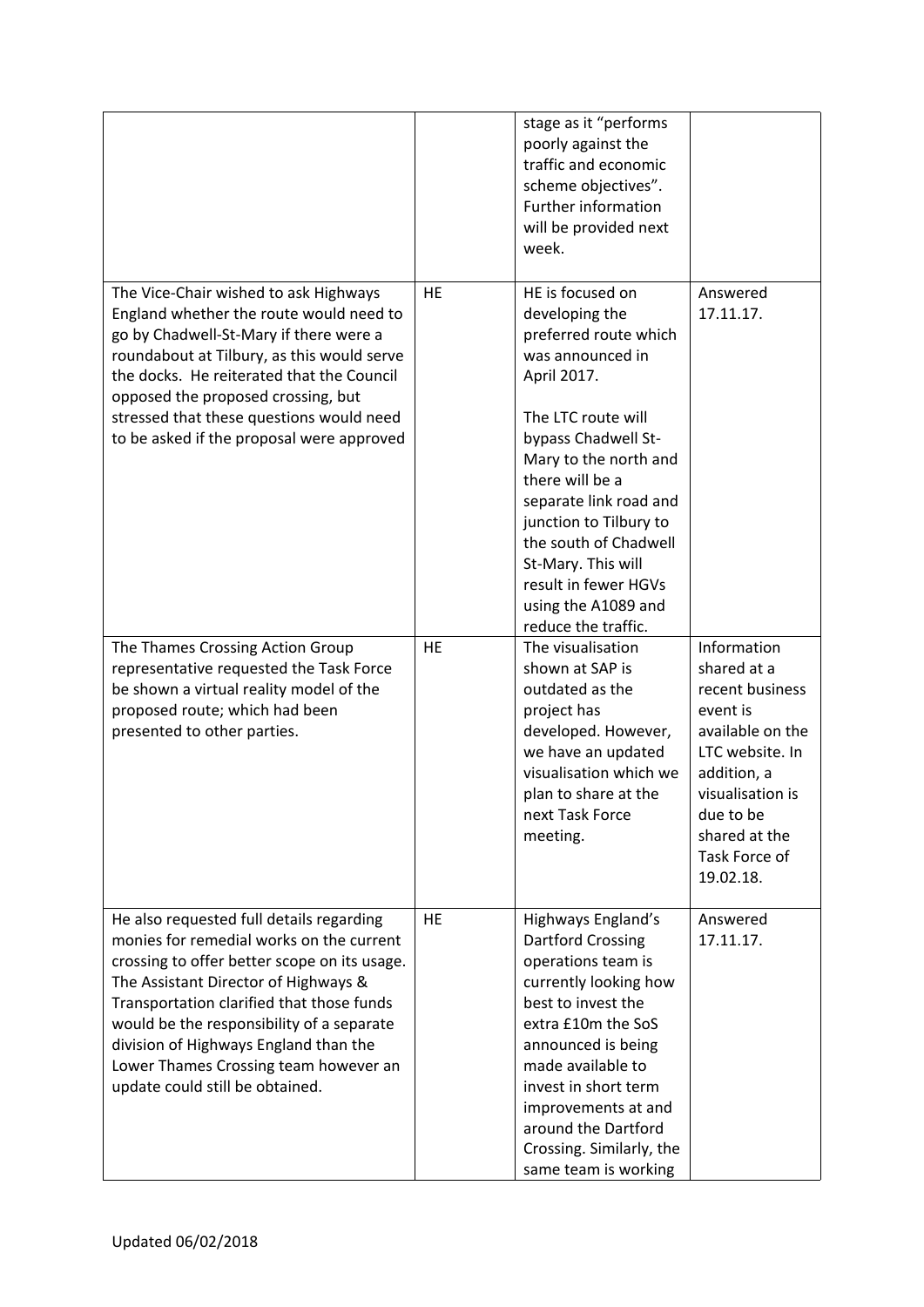|                                                                                                                                                                                                                                                                                                                                                                 |           | on a medium term of<br>improvements.                                                                                                                                                                                                                        |                                                                                                                                                        |
|-----------------------------------------------------------------------------------------------------------------------------------------------------------------------------------------------------------------------------------------------------------------------------------------------------------------------------------------------------------------|-----------|-------------------------------------------------------------------------------------------------------------------------------------------------------------------------------------------------------------------------------------------------------------|--------------------------------------------------------------------------------------------------------------------------------------------------------|
| November meeting                                                                                                                                                                                                                                                                                                                                                |           |                                                                                                                                                                                                                                                             |                                                                                                                                                        |
| Brian Little raised the suggestion of an<br>'opt-in' system for residents to allow info<br>to be shared with their Councillors. HE<br>advised they would seek legal advice<br>around possibilities.                                                                                                                                                             | <b>HE</b> | HE hope to get a<br>response to you on<br>this by the end of the<br>week.                                                                                                                                                                                   | Answered<br>08.12.17.                                                                                                                                  |
| Gerard Rice requested large-scale maps<br>be emailed to Members.                                                                                                                                                                                                                                                                                                | HE        | Maps will hopefully be<br>shared with you<br>tomorrow.                                                                                                                                                                                                      | Shared<br>06.12.17.                                                                                                                                    |
| If the proposed crossing were to go<br>ahead, Members highlighted the following<br>essential mitigation measures:<br>More tunnelling to reduce impact<br>Use of cut and cover -especially<br>٠<br>adjacent to areas of population<br>Interchange with A13 to be put<br>into Tunnel<br>Low noise surfacing<br><b>Acoustic Fencing</b><br>No out of hours working | HE        | A meeting is currently<br>being arranged<br>between Thurrock<br><b>Council and Highways</b><br>England LTC technical<br>teams to discuss<br>several design<br>development options;<br><b>Mitigation measures</b><br>will form part of these<br>discussions. | Answered<br>05.12.17.                                                                                                                                  |
| <b>December Meeting</b>                                                                                                                                                                                                                                                                                                                                         |           |                                                                                                                                                                                                                                                             |                                                                                                                                                        |
| Are Ground Surveys underway in Baker<br>Street?                                                                                                                                                                                                                                                                                                                 | HE        |                                                                                                                                                                                                                                                             | Answered<br>17.01.18.<br>General<br>information<br>provided in<br>survey<br>schedules which<br>are shared<br>approximately<br>once every<br>fortnight. |
| Small updates around any changes under<br>consideration to be presented at each<br>meeting rather than an entirely changed<br>diagram in 3-6m.                                                                                                                                                                                                                  | HE        |                                                                                                                                                                                                                                                             | Answered<br>17.01.18.                                                                                                                                  |
| Response to Business Case as to why a<br>crossing further East was discounted                                                                                                                                                                                                                                                                                   | <b>HE</b> |                                                                                                                                                                                                                                                             | Answered<br>17.01.18.                                                                                                                                  |
| Opportunities to influence route / design;<br>where, when, how. A detailed map with<br>possible areas of influence                                                                                                                                                                                                                                              | <b>HE</b> |                                                                                                                                                                                                                                                             | Discussed at<br><b>Task Force</b><br>meeting of<br>22.01.18.                                                                                           |